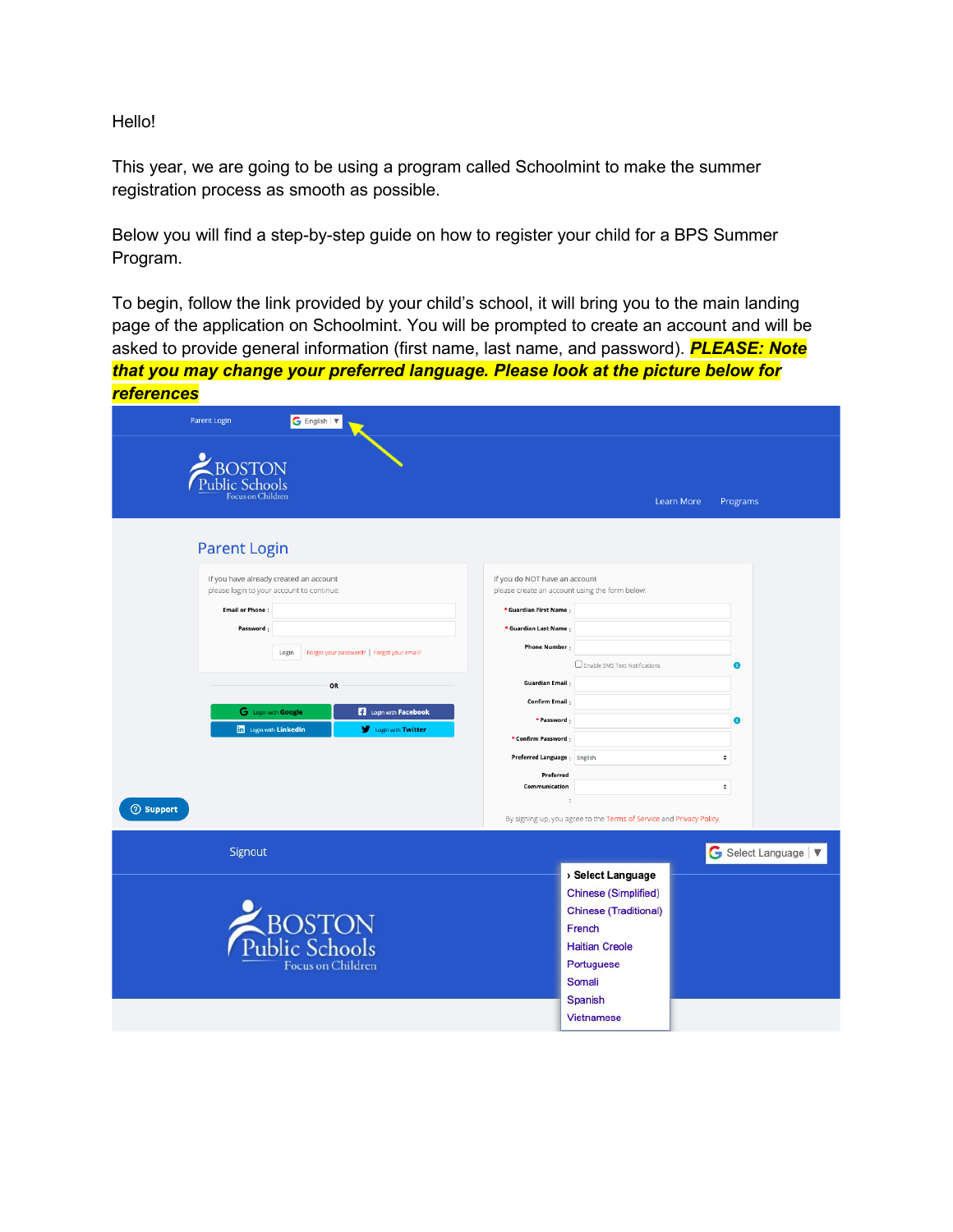1. Once you create an account, it will bring you to the **Begin Application** page. Please answer these few questions. If you know your child's student ID please provide that information. If you do not know it, that is fine. Please read the **Requirements & Policies** before proceeding to the next page.

| Focus on Children                                                                                                                                                                                                                                                            | Learn More                                                                                                                                                                                                        | Programs |
|------------------------------------------------------------------------------------------------------------------------------------------------------------------------------------------------------------------------------------------------------------------------------|-------------------------------------------------------------------------------------------------------------------------------------------------------------------------------------------------------------------|----------|
| <b>Begin Application</b>                                                                                                                                                                                                                                                     |                                                                                                                                                                                                                   |          |
|                                                                                                                                                                                                                                                                              | Thank you for your interest in the Boston Public Schools Summer School Application. On this page you will find a few instructions to get you started with the application.                                        |          |
| Before beginning the application, we ask that you read our Requirements & Policies.                                                                                                                                                                                          |                                                                                                                                                                                                                   |          |
|                                                                                                                                                                                                                                                                              |                                                                                                                                                                                                                   |          |
| School Year                                                                                                                                                                                                                                                                  |                                                                                                                                                                                                                   |          |
| i.1 *Summer: 2021-2022 ≑                                                                                                                                                                                                                                                     |                                                                                                                                                                                                                   |          |
| Student Lookup (optional)                                                                                                                                                                                                                                                    |                                                                                                                                                                                                                   |          |
| i.2 *Is this student currently enrolled in Boston Public Schools?                                                                                                                                                                                                            |                                                                                                                                                                                                                   |          |
| Oyes ONo                                                                                                                                                                                                                                                                     |                                                                                                                                                                                                                   |          |
| Requirements & Policies                                                                                                                                                                                                                                                      |                                                                                                                                                                                                                   |          |
| i.8 *I have read and agree to the Requirements & Policies                                                                                                                                                                                                                    |                                                                                                                                                                                                                   |          |
| $\Box$   Agree                                                                                                                                                                                                                                                               |                                                                                                                                                                                                                   |          |
|                                                                                                                                                                                                                                                                              | The Boston Public Schools Summer School Office would like to assure all applicants that the information gathered on this application is kept confidential, and will not be shared with anyone outside our office. |          |
| TIPS:                                                                                                                                                                                                                                                                        |                                                                                                                                                                                                                   |          |
| * You can save what you have already entered and return at a later time to complete the application by clicking the "Save and Exit" button.<br>. If you need to go back to any step, use the navigation bar to the left, or the "« Back" button at the bottom of the screen. |                                                                                                                                                                                                                   |          |

2. The application will ask you to provide your child's information. When finished, click continue.

| <b>BOSTON</b><br>Public Schools<br>Focus on Children | Learn More<br>Programs                                                                     |
|------------------------------------------------------|--------------------------------------------------------------------------------------------|
| <b>Application Progress</b>                          | <b>Student Information</b>                                                                 |
| <b>D</b> 1. Student Information                      | To begin the application process, please provide us with information about the student.    |
| 2. Additional Information                            | 1.1 *Is the person completing this application form the parent/guardian?                   |
| 3. Guardian Information                              | O Yes O No                                                                                 |
| 4. Summer Program<br>Selection                       | *First Name:<br>$1.2$                                                                      |
| 5. Siblings                                          | Middle Name:<br>1.3<br>1.4<br>*Last Name:                                                  |
| 6. Boston & Beyond                                   | 1.5 Preferred Nickname:                                                                    |
| Consent Form                                         | $\div$<br>$\div$<br>÷<br>*Birthdate:<br>1.6                                                |
| 7. Signatures                                        | Gender: O Male O Female<br>1.7                                                             |
| 8. Review & Send                                     | *Pronouns: O She/Her/Hers O He/Him/His O They/Them/Theirs O Other - Please Specify:<br>1.8 |
| 9. Complete                                          | *Current Grade: Choose One $\div$<br>1.9                                                   |
|                                                      | ÷<br>*Current School: Choose One<br>1.10                                                   |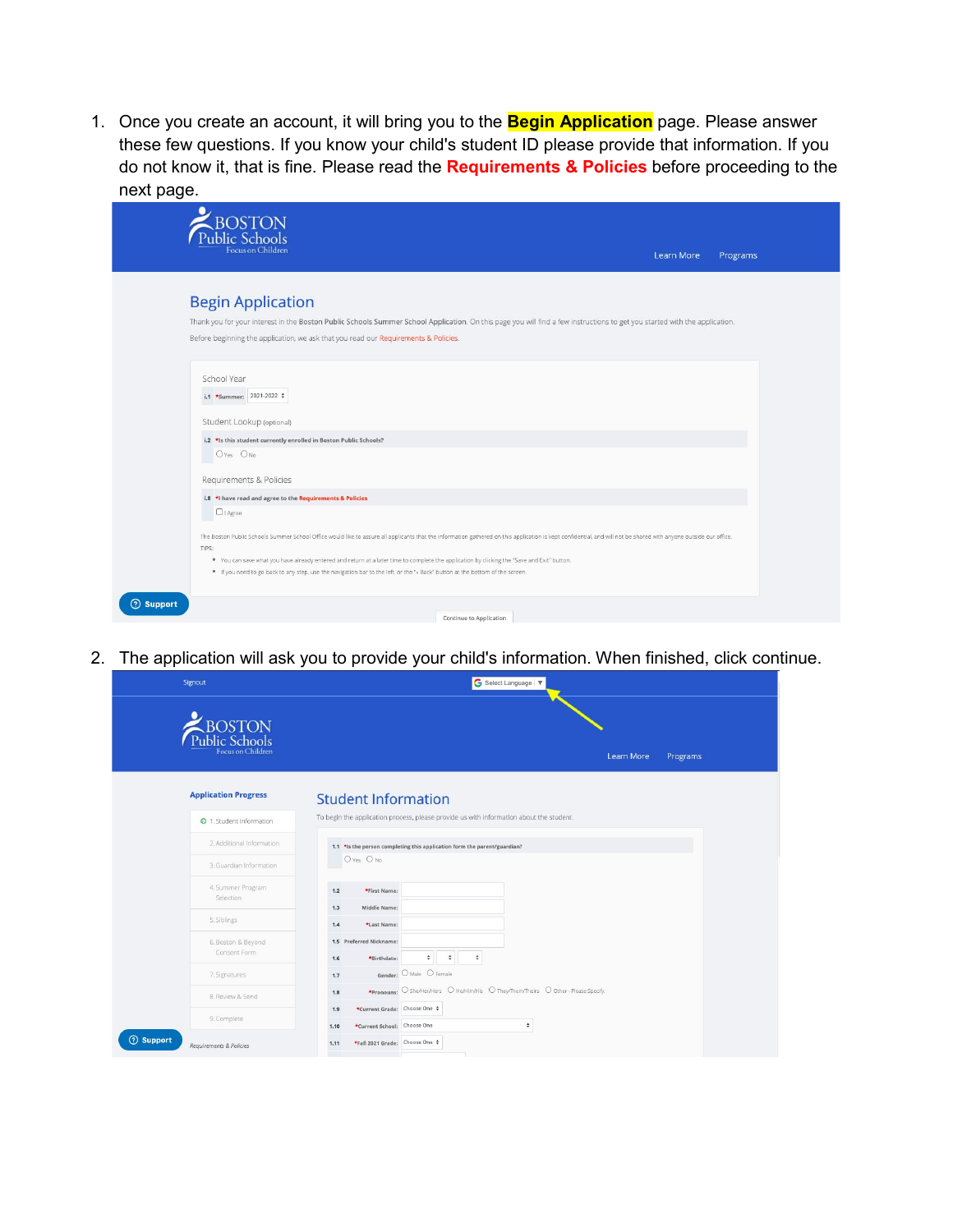3. The next step is to complete additional questions about your child.

| <b>Application Progress</b>    | <b>Additional Information</b>                                                                                          |
|--------------------------------|------------------------------------------------------------------------------------------------------------------------|
| $\vee$ 1. Student Information  |                                                                                                                        |
| 2. Additional Information      | 2.1 *Language(s) student is most comfortable speaking:<br>Choose One<br>÷                                              |
| 3. Guardian Information        | 2.2 *Does the student have any allergies or medications the program should be aware of?                                |
| 4. Summer Program<br>Selection | O Yes O No<br>2.4 *Does the Student have an IEP or 504 Plan?                                                           |
| 5. Siblings                    | O Yes O No O I Don't Know                                                                                              |
| 6. Boston & Beyond             | 2.5 * Is the Student an English Learner?<br>O Yes O No O I Don't Know                                                  |
| Consent Form                   | 2.6 *Does the Student require any special academic supports?                                                           |
| 7. Signatures                  | O Yes O No                                                                                                             |
| 8. Review & Send               | 2.7 *Are there any strengths, challenges, or sensitivities you want to make the summer program aware of?<br>O Yes O No |
| 9. Complete                    | 2.8 *Are there any additional concerns you would like to share?                                                        |
| Requirements & Policies        | O Yes O No                                                                                                             |

4. Next is information related to the Parent/Legal Guardian. First, you will indicate who the student/applicant lives with. When finished, click continue.

| Public Schools<br>Focus on Children    | Learn More<br>Programs                                                                                           |  |
|----------------------------------------|------------------------------------------------------------------------------------------------------------------|--|
| <b>Application Progress</b>            | <b>Guardian Information</b>                                                                                      |  |
| $\sim 1$ . Student Information         | We will now need to collect information the applicant's guardian(s). Please complete the form below to continue. |  |
| $\checkmark$ 2. Additional Information | 3.1 *With whom does the applicant live?                                                                          |  |
| 3. Guardian Information                | ○ Both Parents ● Mother Only ○ Father Only ○ Mother & Step Parent ○ Father & Step Parent ○ Legal Guardian        |  |
| $\vee$ 4. Summer Program               | Guardian #1                                                                                                      |  |
| Selection                              | *First Name:<br>3.2                                                                                              |  |
| $\checkmark$ 5. Siblings               | *Last Name:<br>3.3<br>$\div$                                                                                     |  |
| ← 6. Boston & Beyond<br>Consent Form   | *Relation: Choose One<br>3.4<br>*Address:<br>3.5                                                                 |  |
| $\checkmark$ 7. Signatures             | Address 2:<br>3.6                                                                                                |  |
| $\vee$ 8. Review & Send                | *City: Choose One<br>$\hat{\div}$<br>3.7                                                                         |  |
| 9. Complete                            | *State: Choose One<br>3.8                                                                                        |  |
|                                        | $\star$ Zip:<br>3.9                                                                                              |  |
| Requirements & Policies                | 3.10 *Preferred Contact Number<br>O Home Mobile O Daytime                                                        |  |
|                                        |                                                                                                                  |  |
|                                        | Home Phone:<br>3.11                                                                                              |  |

5.Here is where you will rank the BPS summer programs by preference. You are able to rank 5 programs. Information about each program can be found at [bostonpublicschools.org/summer.](https://www.bostonpublicschools.org/summerlearning) If, at this point, you need to step away from the application to settle on your rankings, you have the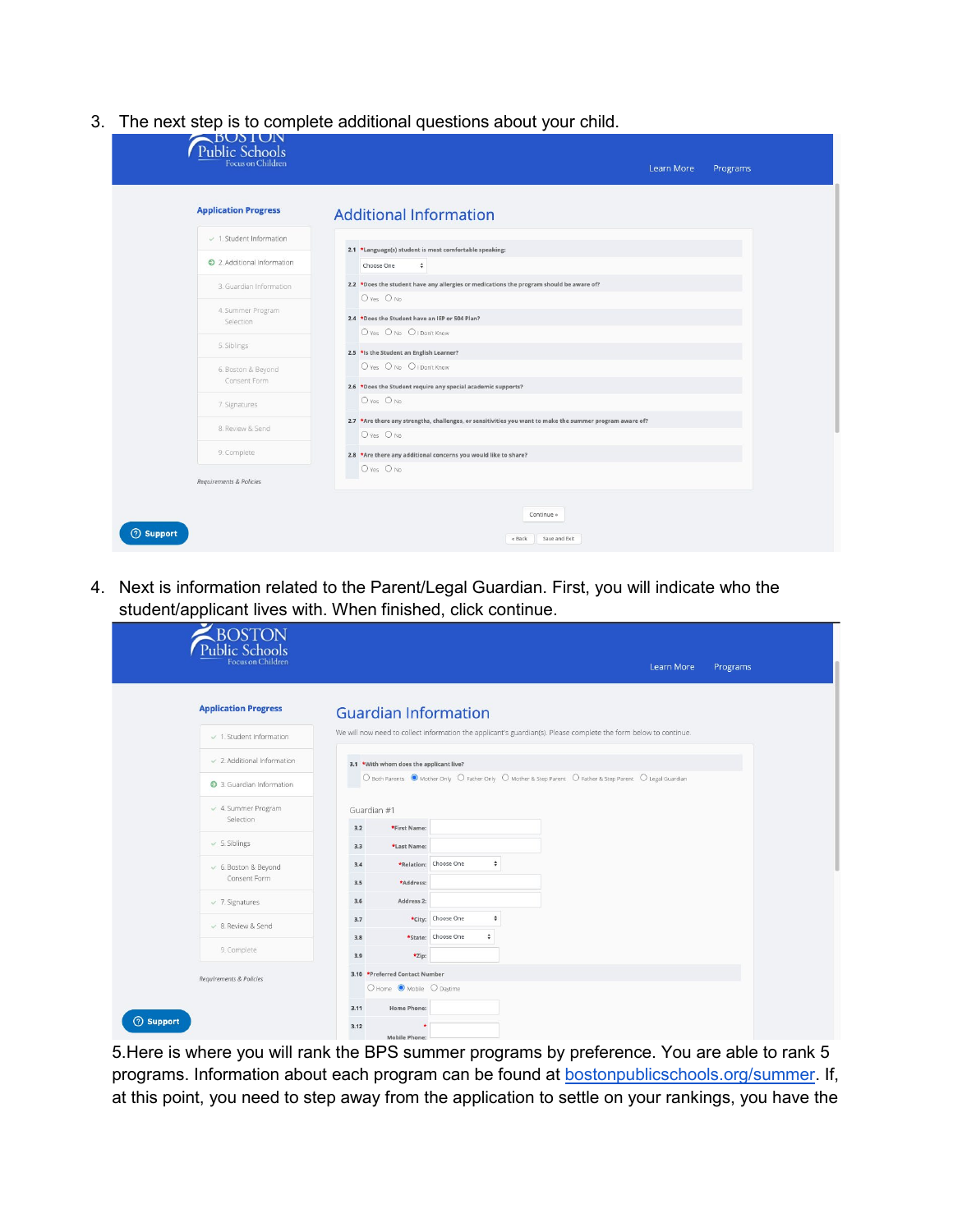option to "save & exit" the application and come back to it at a later time. *PLEASE NOTE: Seats are filled on a first come-first served basis, please don't step away from your*  **application for too long.** When you've finished your rankings, click continue.

| Learn More<br>Programs<br><b>Summer Program Selection</b><br>For program descriptions, please first click "Save & Exit" to save your progress, then visit the "Programs" page linked above. PLEASE<br>NOTE: Your progress will not be saved unless you click "Save & Exit" first. Program options are limited to those in the dropdown<br>menu based on grade and location. |
|-----------------------------------------------------------------------------------------------------------------------------------------------------------------------------------------------------------------------------------------------------------------------------------------------------------------------------------------------------------------------------|
|                                                                                                                                                                                                                                                                                                                                                                             |
|                                                                                                                                                                                                                                                                                                                                                                             |
|                                                                                                                                                                                                                                                                                                                                                                             |
|                                                                                                                                                                                                                                                                                                                                                                             |
| 4.1 Please select your #1 choice:                                                                                                                                                                                                                                                                                                                                           |
| Please select choice number 1<br>$\div$ 0                                                                                                                                                                                                                                                                                                                                   |
| 4.2 Please select your #2 choice:<br>Please select choice number 2<br>$\div$ 0                                                                                                                                                                                                                                                                                              |
| 4.3 Please select your #3 choice:                                                                                                                                                                                                                                                                                                                                           |
| $\div$<br>Please select choice number 3                                                                                                                                                                                                                                                                                                                                     |
| 4.4 Please select your #4 choice:                                                                                                                                                                                                                                                                                                                                           |
| $\div$<br>Please select choice number 4                                                                                                                                                                                                                                                                                                                                     |
| 4.5 Please select your #5 choice:                                                                                                                                                                                                                                                                                                                                           |
| $\div$<br>Please select choice number 5                                                                                                                                                                                                                                                                                                                                     |
|                                                                                                                                                                                                                                                                                                                                                                             |

6. If you would like to add additional children for the summer program, please fill out this section. If you are not including any other child, simply choose "no" and click continue.

| BOSTON<br>Public Schools<br>Focus on Children | Learn More<br>Programs                                                                                                                                                 |
|-----------------------------------------------|------------------------------------------------------------------------------------------------------------------------------------------------------------------------|
| <b>Application Progress</b>                   | <b>Siblings</b>                                                                                                                                                        |
| $\mathcal{L}$ 1. Student Information          | Does this child have a sibling currently in the grades served by this program whom you also want to send to this program?                                              |
| $\mathcal{L}$ 2. Additional Information       | 5.1 Does the applicant have a brother/sister also applying on a separate application for the same summer programs?                                                     |
| $\checkmark$ 3. Guardian Information          | $\bullet$ Yes $\circ$ No                                                                                                                                               |
| $\checkmark$ 4. Summer Program<br>Selection   | 5.2 Enter APPLYING sibling(s) information below. Format the birthdate as MM/DD/YYYY:<br>*First Name:<br>*Last Name:<br>*20/21 School:<br>*21-22 Grade:<br>*Birth Date: |
| S. Siblings                                   | $\div$<br>$\circ$<br>$\div$<br>Choose One                                                                                                                              |
| 6. Boston & Beyond<br>Consent Form            | Add Another Sibling                                                                                                                                                    |
| 7. Signatures                                 | Continue »                                                                                                                                                             |
|                                               | $e$ Back<br>Save and Exit                                                                                                                                              |

7. Section 6 asks you to review and sign the Boston & Beyond/BPS Media Consent Form. Please be sure to read the full consent form. When you're ready, click continue.